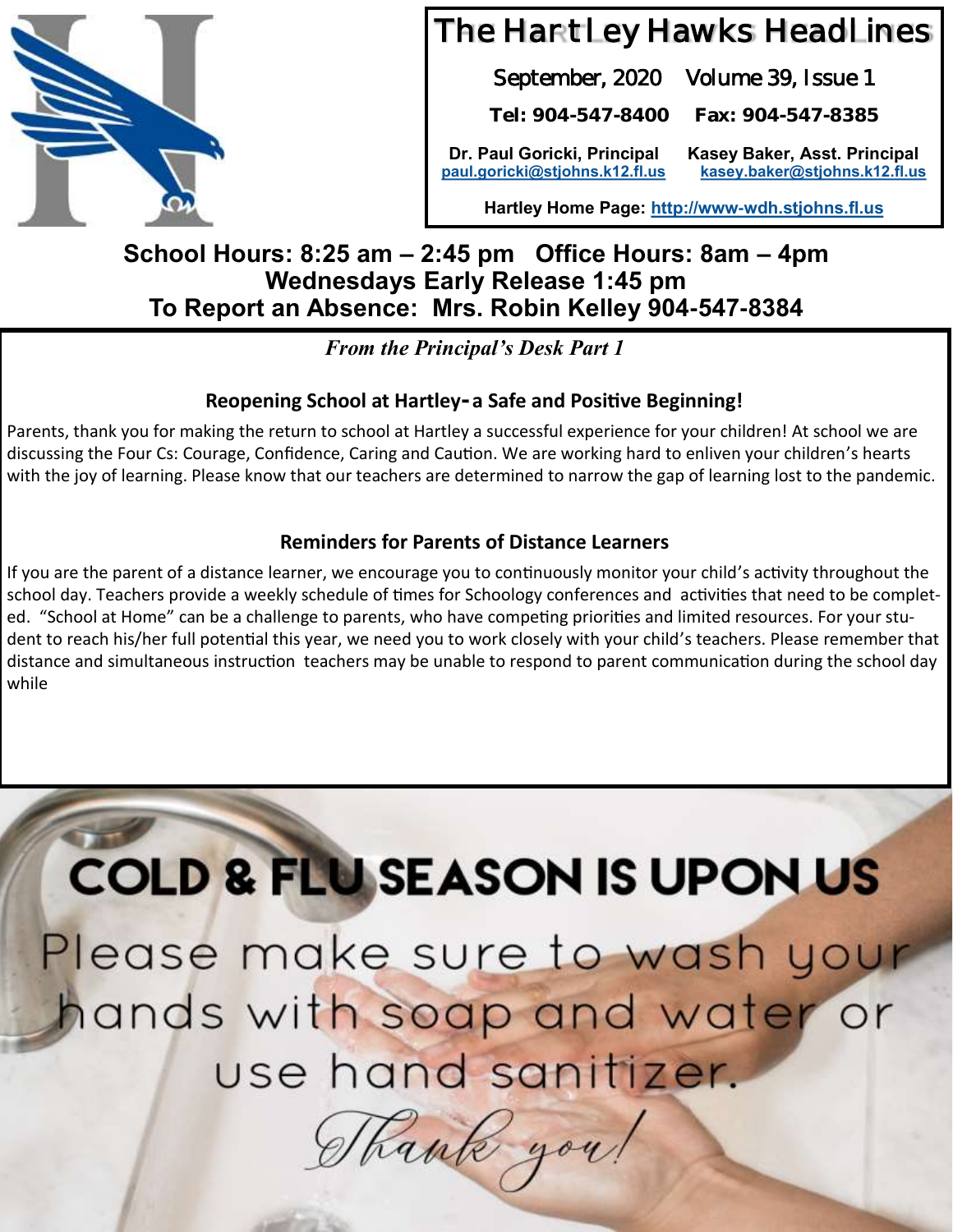#### *From the Principal's Desk Part 2* **How to Transfer from Distance Learning to Brick & Mortar or Vice Versa**

Before school reopened, all parents chose an instructional delivery model they felt was best for their family's situation and needs.

In the event you need to request a change from Distance Learning to Brick & Mortar or vice versa, please follow the process below.

1. Contact the principal, Dr. Goricki at paul.goricki@stjohns.k12.fl.us to request a transfer.

a. If requesting a move to Distance Learning, please watch our distance learning video for a overview of responsibilities and expectations:

https://www.stjohns.k12.fl.us/online-learning/.

b. If requesting a move to Brick & Mortar, loaner devices provided by the school will be collected.

- 2. Schools will review requests each Thursday.
- 3. Families will be advised of decisions on Friday.
- 4. Students will continue participating in their current model until notified of the new placement.

5. Please note that a schedule change and/or teacher change may be necessary when a student moves from one model to the other.

#### **Have You participated in the United States Census Yet?**

The United States Census occurs only once every ten years and has a powerful impact on the future of Florida communities and their voice in Congress. The United States Census Bureau has announced that it will complete all counting throughout the United States on September  $30<sub>th</sub>$ . It is important that all adults in Florida's education community participate in the census survey, as it directly benefits Florida students and families and informs the amount of federal funding distributed to states for programs that impact schools, students, and families. *Continued...* 

# **Please label student belongings with** their full name.

### Thank you for keeping our lost and found empty!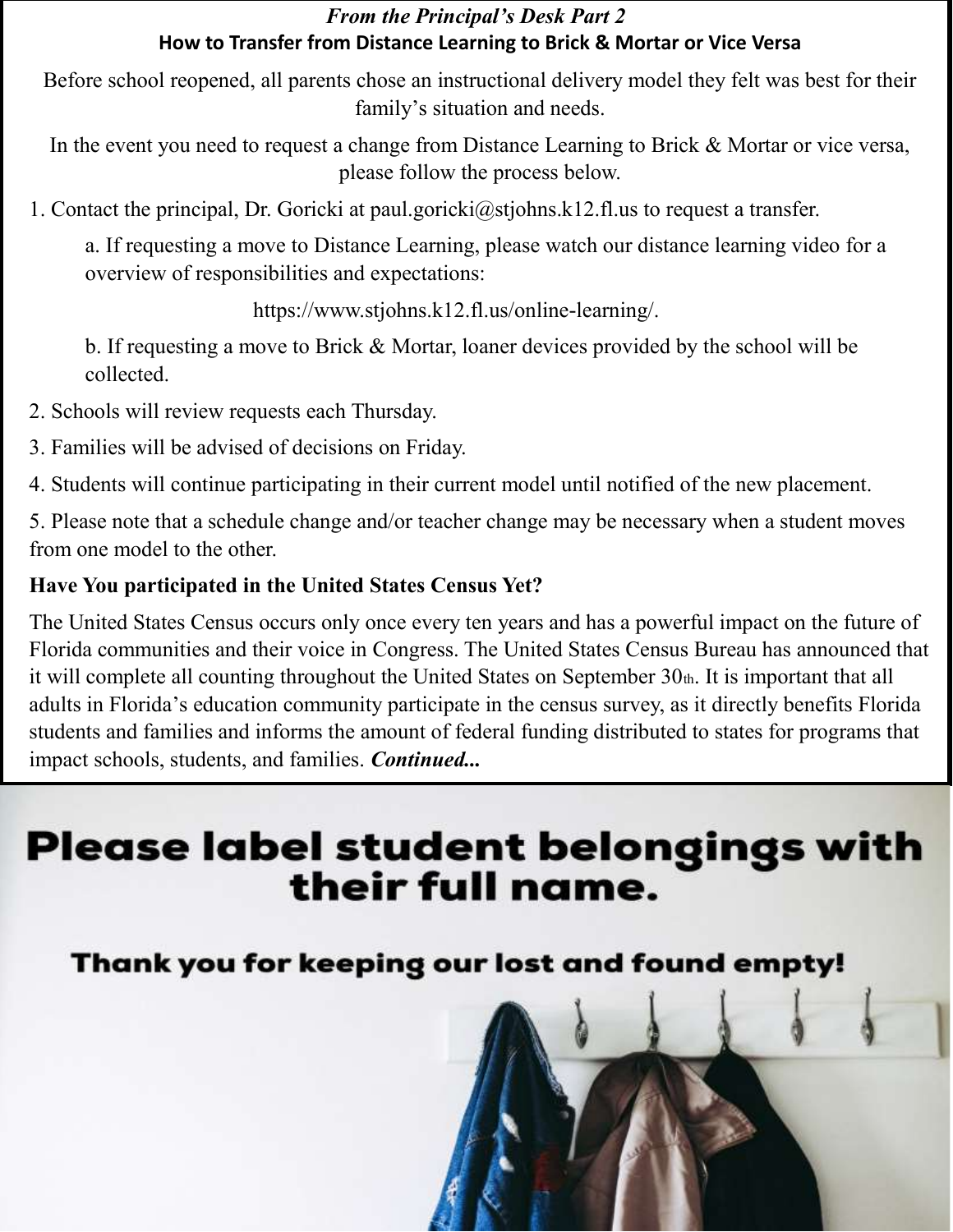#### *From the Principal's Desk Part 3*

*Census Continued…* Data from the 2020 Census will impact federal funding for programs that supports students in lowincome areas of the state, services for students with disabilities, career and technical education programs, adult education, and many other programs important to the education of students in Florida. Census data informs federal funding for sanitization and personal protection equipment (PPE), cleaning supplies and other materials needed to help combat COVID-19 in schools.

We hope you encourage your education families, neighbors, and communities to participate in the census by sharing this message.

**To complete the census online, visit http://www.2020census.gov.** 

**To complete the census via** phone, call 1-844-330-2020.

Thank you for participating in this important process.

#### **Free Breakfast and Lunch Available to All Students through December**

The U.S. Department of Agriculture has extended the Summer Food Service Program waivers allowing all students a breakfast and lunch option available at no cost. The meals available at no cost are the posted school lunch and breakfast menu. A la carte items are not included in the no cost meals. A la carte items will continue to be available for purchase. Meals are also available for pick-up at all schools for anyone 18-years-old or younger.

Meals available for pick-up are based on product availability designed for outside service. It is preferred that children are present for meal pick-up. If the child/student is not with the parent for meal pick up, USDA requires a form of ID. Valid forms of identification may include, but are not limited to, school identification card, child's passport, government-issued child identification card, or any document proving parent/guardian identity and relationship to the child, such as an adoption decree; doctor, clinic, or hospital record; religious record; or daycare center record. At Hartley, meals may be picked up between 9-9:30 a.m.

#### **Request for Student Headphones for Instruction and Assessments**

We are asking all parents to purchase a reasonably priced, good-quality set of headphones for their child to use during instruction and for testing. During the pandemic, single-user headphones are important and become a tool in your student's school supply toolbelt. Thank you for acquiring and labeling the headphones with your child's name before sending them to school. If you have already purchased headphones for your student, please disregard this request.

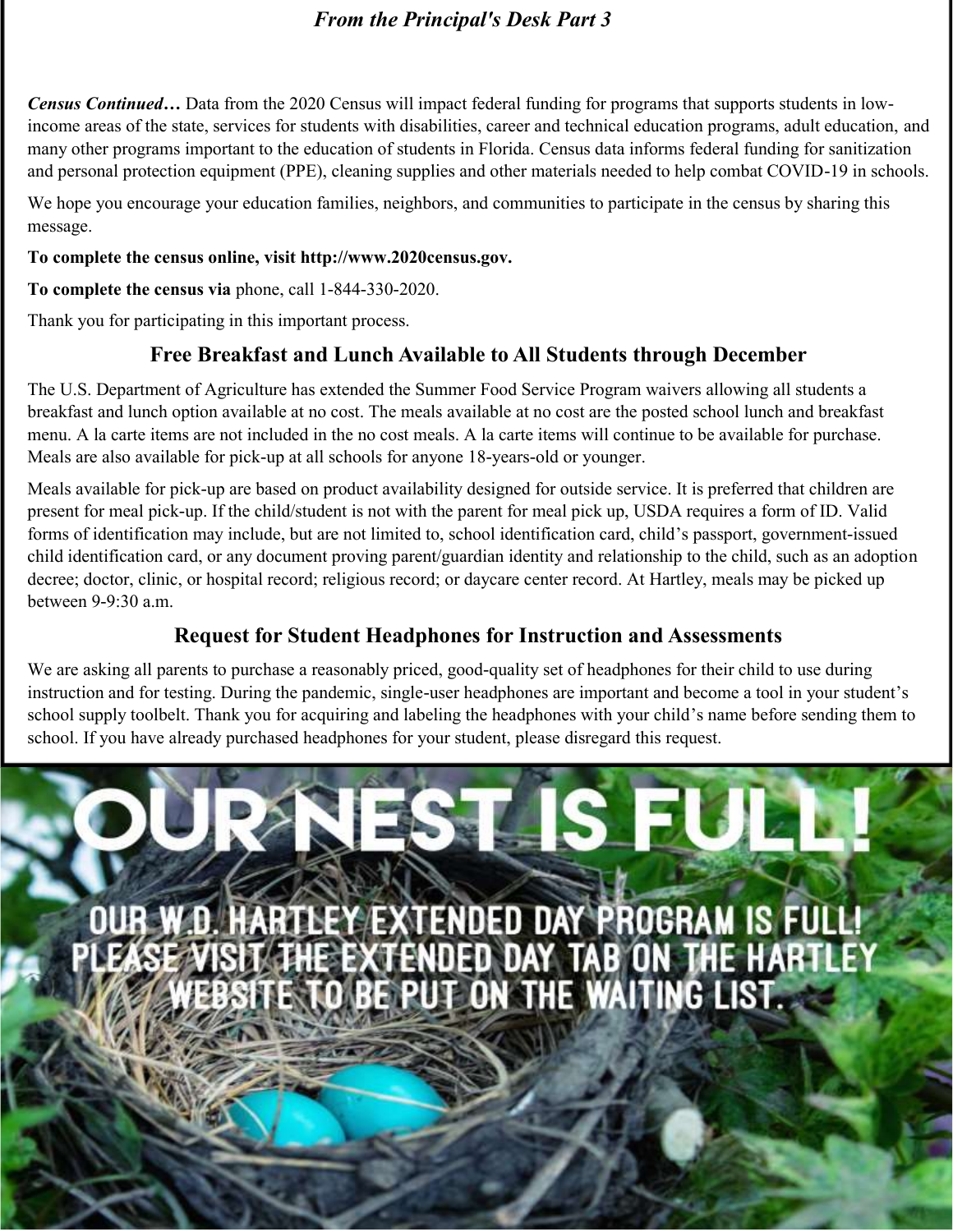

#### **School Advisory Council News**



**Parents, are you interested in getting more involved at school?** 

If so, perhaps you would be interested in joining Hartley's School Advisory Council (SAC). The SAC committee is a group of parents, staff and community members who meet eight times each school year to discuss school goals and happenings and make decisions that are in the best interest of the Hartley School Community. As always, the meetings are open to the pub-lic, but we are also looking for a few new voting members on the committee. The SAC meetings will be held online on the first Tuesday of each month, starting Tuesday, October 6th at 3:05 pm.

If you are interested in being a part of this committee, please contact our SAC Chair,

Amber Kerly, at **Amber.Kerly@stjohns.k12.fl.us** or join us at a meeting.

I hope you will consider joining at us as a SAC member this year!

## **Meeting Dates**

| October 6th   | March 2nd |
|---------------|-----------|
| November 10th | April 6th |
| December 1st  | May 4th   |
| February 2nd  | June 1st* |
|               |           |

\*At the Southeast Branch Library

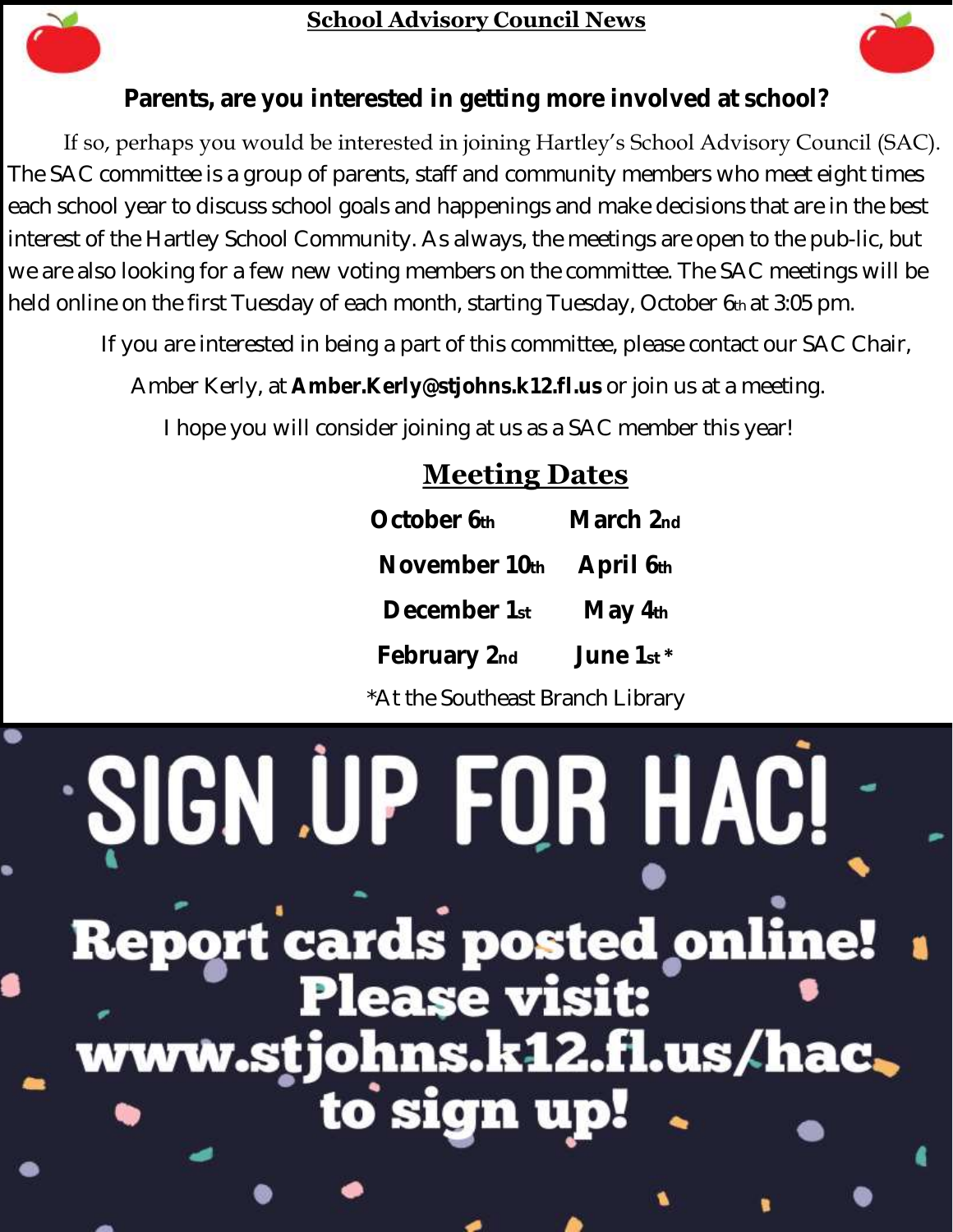# **Hartley Families:**

# IF YOU KNOW AHEAD OF TIME THAT YOU ARE GOING TO BE PICKING YOUR STUDENT(S) UP PLEASE INFORM THE TEACHER AS WELL AS THE FRONT OFFICE SO THAT THE STUDENT(S) WILL BE READY.

Cut off for transportation changes and check outs are 2:15 (1:15 on Wednesday). Thank you for understanding.

Schoology Conference BASIC ETIQUETTE DU **CLASS** 

- Please show up on time at the scheduled time.
- Find a QUIET place, free from distractions (siblings, pets, television,  $etc.$
- Maintain RESPECT in your speaking, writing and appearance.
- Stay on MUTE. If you'd like to contribute with a question, answer or comment, then raise your hand and wait to be called on, just as you would in school.
- Connect with audio AND video, to promote focus and enable the teacher to provide assistance if needed. Eye contact should be maintained.
- Refrain from eating or chewing gum while in a conference. You have independent work times, recess and lunch when you can snack or have lunch.

### **REMEMBER, THIS IS A CLASS, SO TREAT IT AS SUCH!**

### **From the Hartley Kitchen School Meal Prices: Lunch \$2.80 (Reduced \$0.40) Breakfast \$1.25 (Reduced \$0.30)**

We encourage parents to prepay with cash, a check or through SchoolPay. Below are links for SchoolPay and the online free/reduced meal application. Please remember a new application must be submitted every school year. Also, applications may be submitted at anytime during the school year.

#### For Payments:

https://www.paypams.com/

To apply for Free/Reduced Lunch:

[http://www.stjohns.k12.fl.us/food/](https://nam05.safelinks.protection.outlook.com/?url=http%3A%2F%2Fwww.stjohns.k12.fl.us%2Ffood%2Ffree%2F&data=02%7C01%7CJacey.Gwaltney%40stjohns.k12.fl.us%7Cc2e05a544dcb4c2375b508d795e4036e%7Cb3b3d057fc124f3f92f472be6e844351%7C0%7C0%7C637142678850922055&sdata=) [free/](https://nam05.safelinks.protection.outlook.com/?url=http%3A%2F%2Fwww.stjohns.k12.fl.us%2Ffood%2Ffree%2F&data=02%7C01%7CJacey.Gwaltney%40stjohns.k12.fl.us%7Cc2e05a544dcb4c2375b508d795e4036e%7Cb3b3d057fc124f3f92f472be6e844351%7C0%7C0%7C637142678850922055&sdata=)

The above links can be accessed through the Hartley and or SJCSD websites. Please call or email if you require further assistance.

As always, thank you for your support and cooperation!

Miki Betrone (904)547-8396 [Michelle.M.Betrone@stjohns.k12.fl.us](mailto:Michelle.M.Betrone@stjohns.k12.fl.us)

Read Write Teach ELA @ 2020